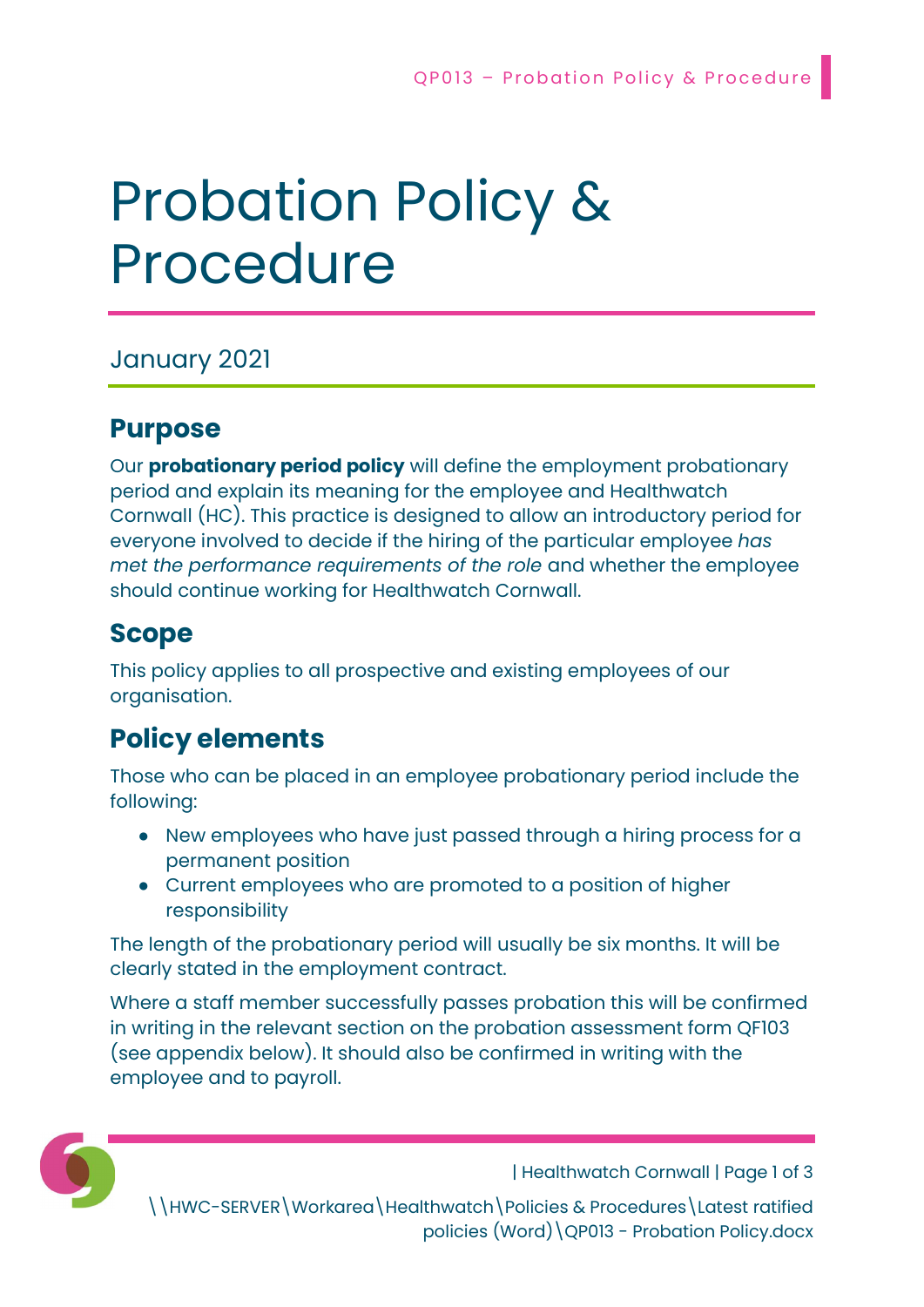The probationary period may be extended for reasons that justify this action. The employee will receive formal notification in writing with the reason for the extension, the length of the extension and clearly defined objectives.

#### New Employees

HC will make an effort to ensure that its recruitment process serves the purpose of recruiting the best employees for each open position. However, we acknowledge that they are inevitably not always accurate in predicting performance or determining appropriate cultural fit. The probation period for new employees gives both employee and employer enough time to find out if their employment relationship will eventually work out to the benefit of both.

#### What is the meaning of probation period?

The **probationary period definition** for new employees is the time between signing an employment contract and being granted permanent employment status. It is a "trial period" when the performance of the employee is being assessed against the requirements of the role. The new employee will be given consistent feedback and coaching to have the chance to learn their new job and improve during the probationary period. At the end of the probation period (or possibly before that), the line manager will determine if the employee should be retained in the organisation using the Probation Assessment form (see annexe). This decision will be made by appraising the following criteria:

- The skills, competencies and knowledge of the employee on the job
- The employee's progress towards agreed objectives
- Their reliability, trustworthiness and other relevant personality characteristics of the employee
- The employee's relations and collaboration with subordinates, managers and peers

The abovementioned criteria will be assessed with quantitative measures if applicable. Their progress will be documented in supervision notes, and the decision to retain them will be at the line manager's discretion in consultation with the wider management team.



| Healthwatch Cornwall | Page 2 of 3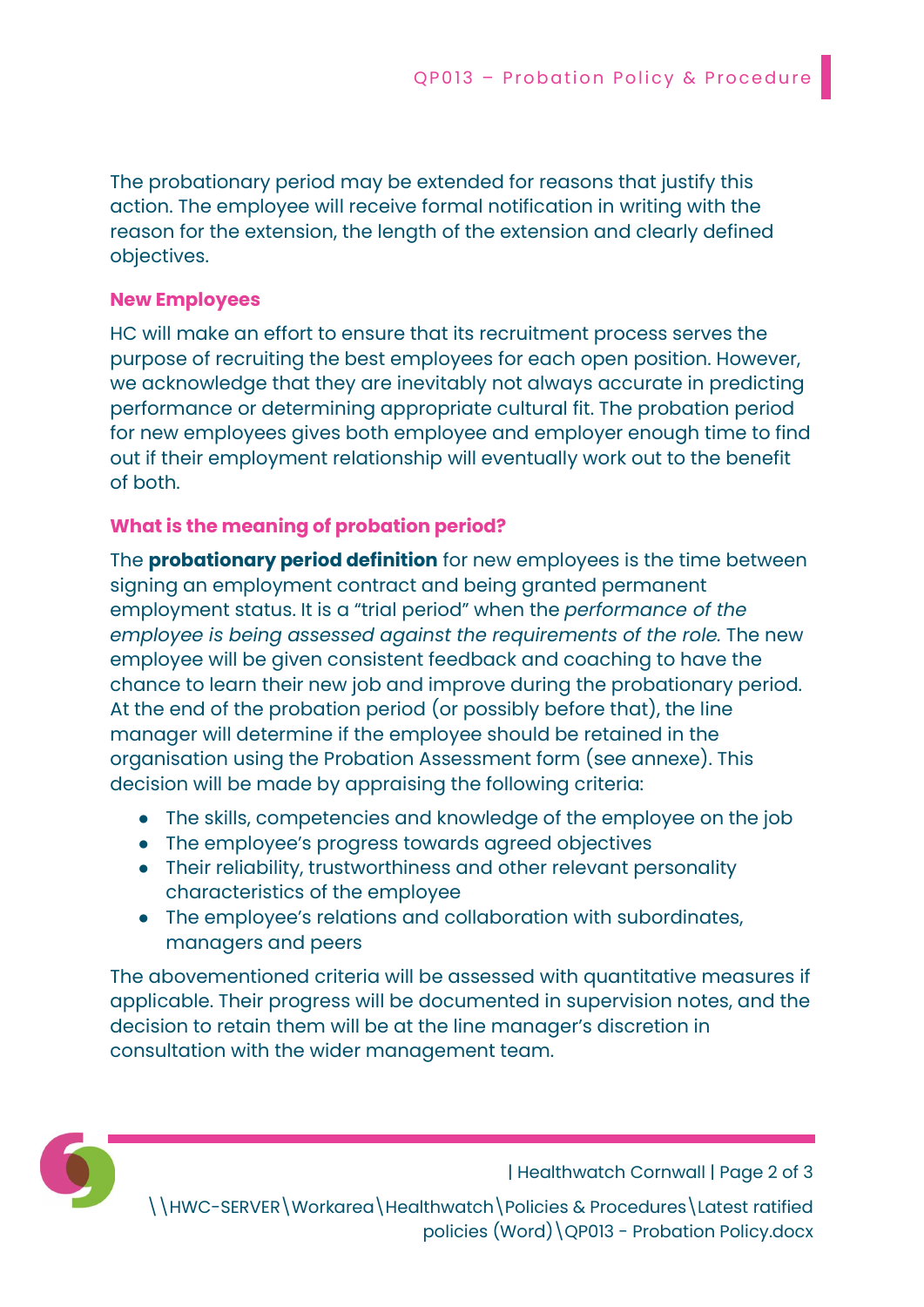#### Permanent employees

An employee may also be placed in a probationary period if they have been promoted or transferred to a position. The purpose of this is to ensure that the employee is able to complete their new duties. This does not affect the individual's permanent employee status and the aim is for line manager and employee to work together to make the new role successful, and to give a framework towards achieving this.

#### Termination: Dismissal during probationary period

If the employee is deemed unsuitable while on a probationary period, they may be terminated without the minimum prior notice mandated by law. The termination of employment during this period may be for cause or without cause depending on the circumstances and the individual's evaluation.

Termination may occur before the ending of the probationary period. This may happen if the tactical evaluations of the employee are highly unsatisfactory or if the employee engages in behavior that justifies a forcause dismissal. The employee will be officially notified in writing for the decision to terminate them. The document will explicitly state the reason behind their termination and the expected date it will take effect.

Employees may still have to be dismissed for various reasons, after the end of the probationary period. In such cases, HC will follow employment law, legal guidelines and its own disciplinary procedure as contained within the Employee handbook.

| This is a controlled document. It should not be altered in any way without the express permission of the author<br>or their representative. On receipt of a new version, please destroy all previous versions. |                           |               |   |                                |                         |
|----------------------------------------------------------------------------------------------------------------------------------------------------------------------------------------------------------------|---------------------------|---------------|---|--------------------------------|-------------------------|
| <b>Document No.</b>                                                                                                                                                                                            | <b>OP013.1</b>            |               |   | <b>Original issue</b><br>date: | <b>January 2021</b>     |
| <b>Document Title:</b>                                                                                                                                                                                         | <b>Probation Policy</b>   |               |   | <b>Author:</b>                 | <b>Business Support</b> |
| <b>Version:</b>                                                                                                                                                                                                |                           | <b>Pages:</b> | 3 | Last reviewed:                 | <b>April 2021</b>       |
| <b>Approved by:</b>                                                                                                                                                                                            | <b>Board of Directors</b> |               |   | <b>Next review:</b>            | <b>April 2023</b>       |

| Healthwatch Cornwall | Page 3 of 3

\\HWC-SERVER\Workarea\Healthwatch\Policies & Procedures\Latest ratified policies (Word)\QP013 - Probation Policy.docx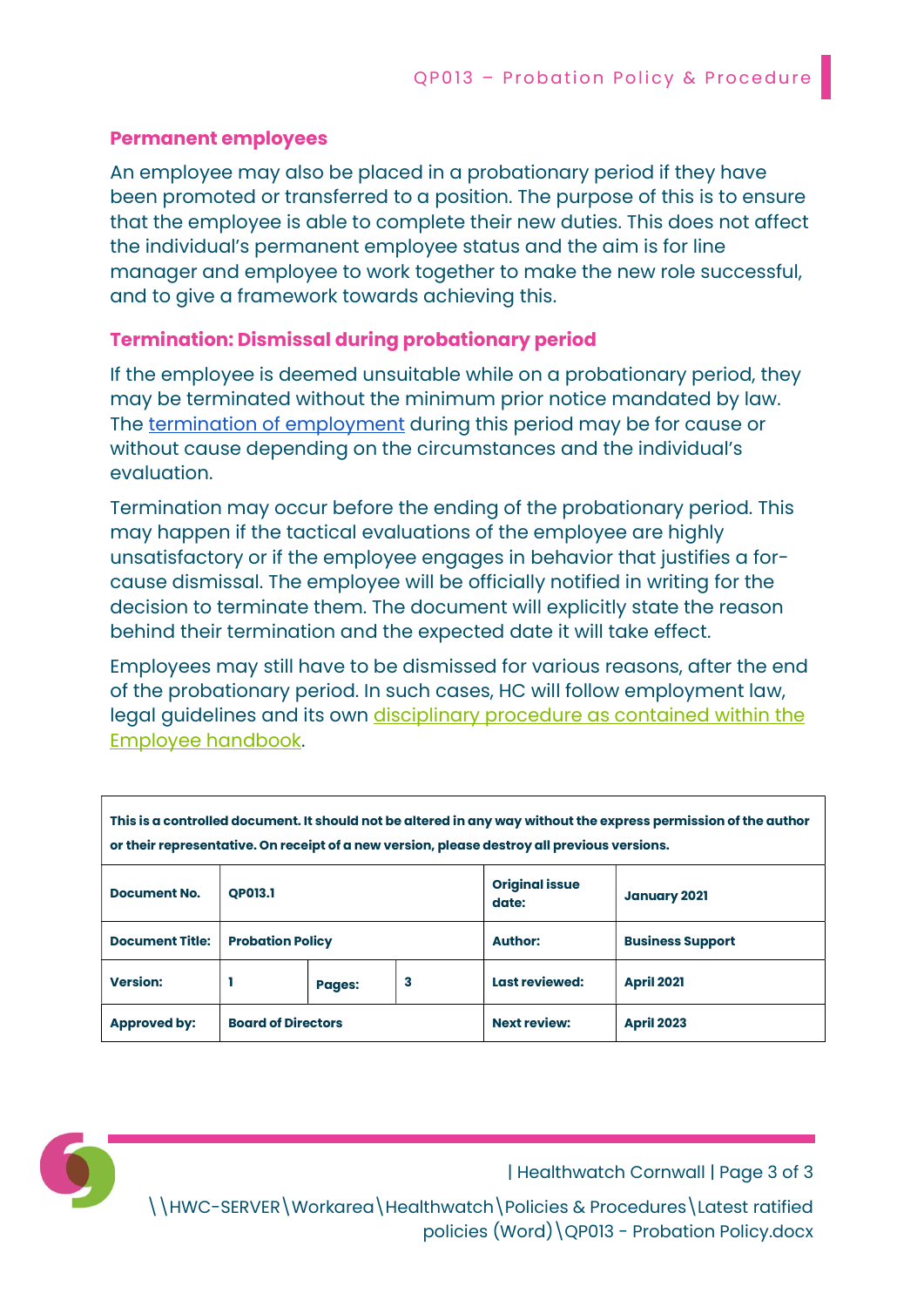### Appendix 1: QF 103 -Probation Assessment Form

Healthwatch Cornwall, within its Terms and conditions of Employment, has a six month probation period for all employees. Assessment is carried out on an ongoing basis during supervision during the probation period, and any issues requiring attention would normally be noted on the supervision forms and dealt with on an "as and when" basis.

This form is to formally record the assessment at the end of the six months, and confirm whether it has been successfully completed or whether an extension is required to enable the employee to complete any objectives that have not been met a written record is kept detailing the content, time and date of each assessment held for each employee.

Probation assessments will be conducted with an employee's line manager, normally on a one to one basis. Where additional support is required or there are concerns about performance the next date will be set at the six month assessment.

## Checklist for Managers

#### Pre-preparation

- Give the jobholder adequate notice and information on what to expect.
- Consult in advance: own manager, colleagues, and others as appropriate.
- Examine any prejudices. Ensure fairness and consistency.
- Ensure privacy and freedom from interruption for the meeting.
- Prepare adequately and base assessment on valid evidence and clearly defined performance standards known and understood by the job holder.
- Avoid the 'recency effect' and ensure that feedback is based on the whole review period rather than just the last few weeks.

#### During the probation assessment meeting

- Put the jobholder at ease and start/finish on a positive note.
- Allow the jobholder to review their own performance and establish and agree unmet objectives and the reasons for them.
- When considering whether the jobholder has achieved their objectives over the review period (consider what the obstacles were and how the job holder overcame them)
- Was there adequate time or support?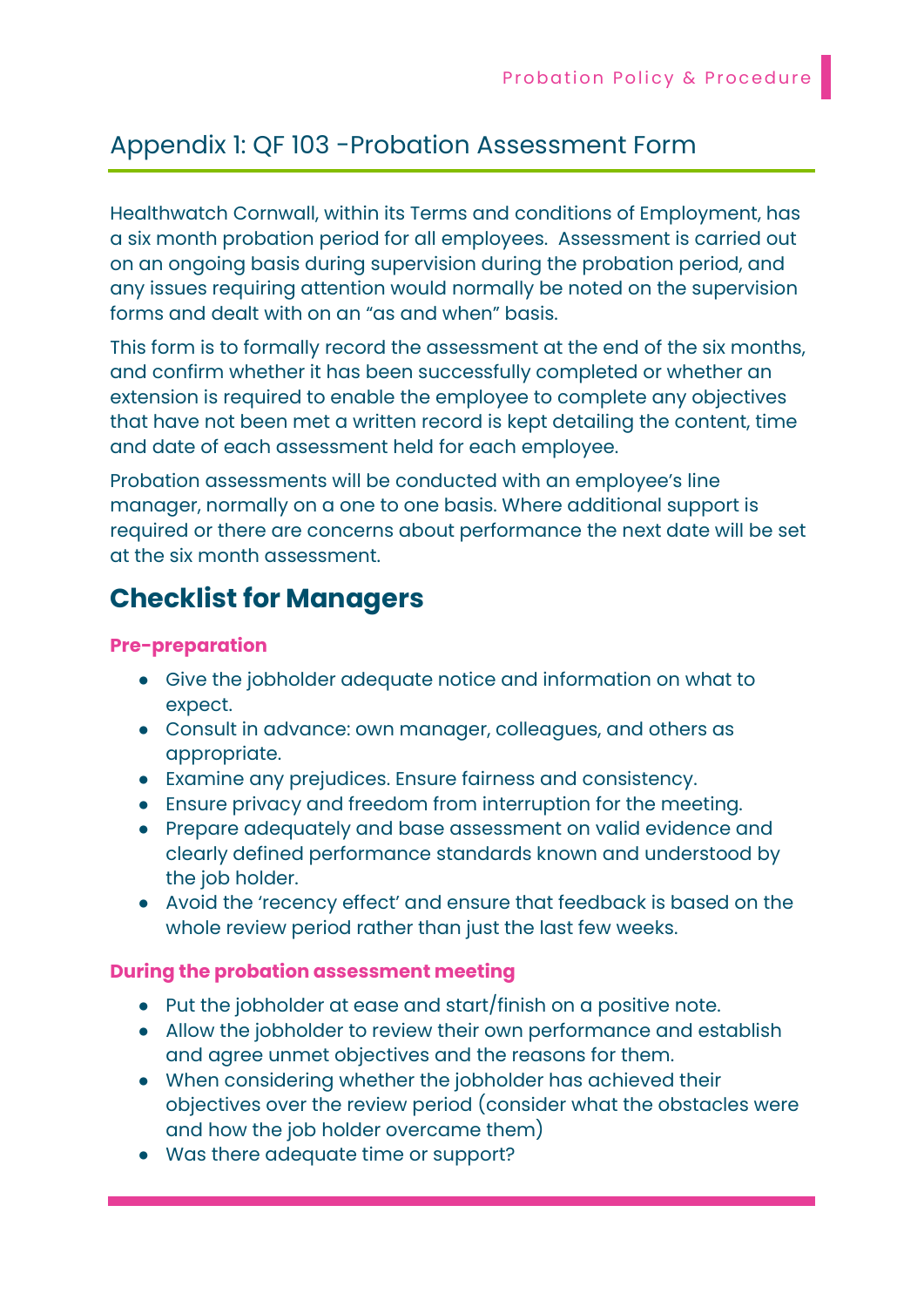- Was the key task or objective still valid in the light of events?
- What difficulties occurred that were not within the control of the individual?
- What skills and behaviour contributed to the success or otherwise of the performance against the objective?
- Ask open questions rather than making statements and encourage the job holder to do most of the talking.
- Tackle under-performance firmly but constructively, and don't take the easy way out.
- Ensure that the job holder knows your views on their strengths, development needs, plans and priorities.
- Create a sound basis for commitment to the objectives following the probation assessment.

#### Following the probation assessment meeting

- Deal with the paperwork promptly.
- Notify CRCC payroll (Sarah.Howell@CRCC.org.uk) that the probation period as been completed or extended as appropriate.
- Ensure training and development needs have been translated into good action plans. Is it clear who will do what, by when? How will the results be assessed?
- Arrange for action plans to be regularly reviewed and provide the necessary training/development opportunities

#### Reflect and review

- How would I feel if I had been on the receiving end?
- What would I do differently next time?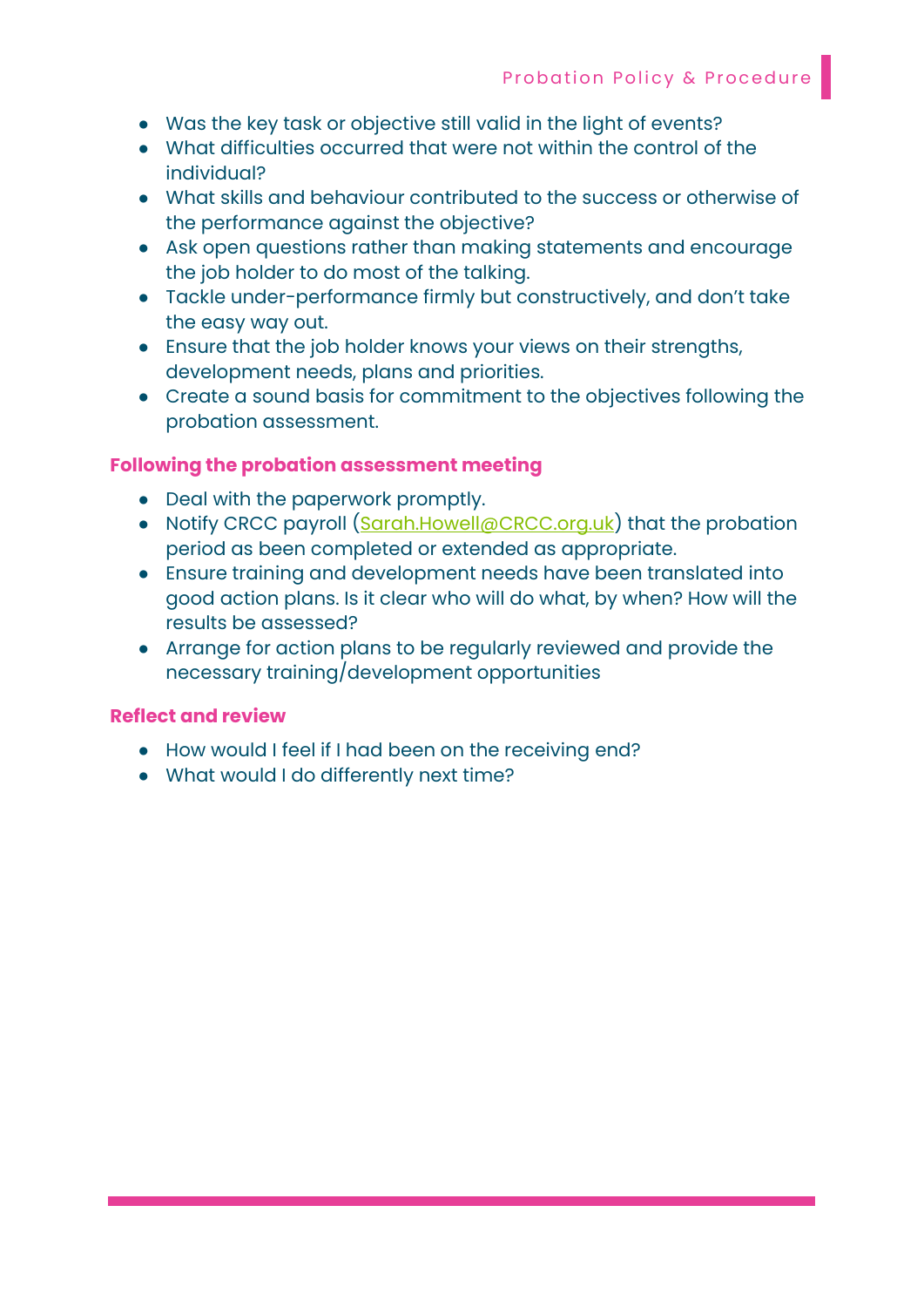## Probation Assessment Form

| <b>Employee Name</b>                                  |  |
|-------------------------------------------------------|--|
| <b>Job Title</b>                                      |  |
| <b>Line Manager</b>                                   |  |
| <b>Date of Probation</b><br><b>Assessment Meeting</b> |  |

#### Probation objectives

The specific objectives, tasks, targets and measures set for the probation period.

#### Current performance

Performance measured against the above objectives during the probation period, noting both positive and negative factors that have affected performance. What has been done well? What not so well? Why?

#### **Competencies**

Key competencies / behaviours required. Note of discussion of evidence of competencies and how objectives and goals are being achieved. Note strengths and areas for development.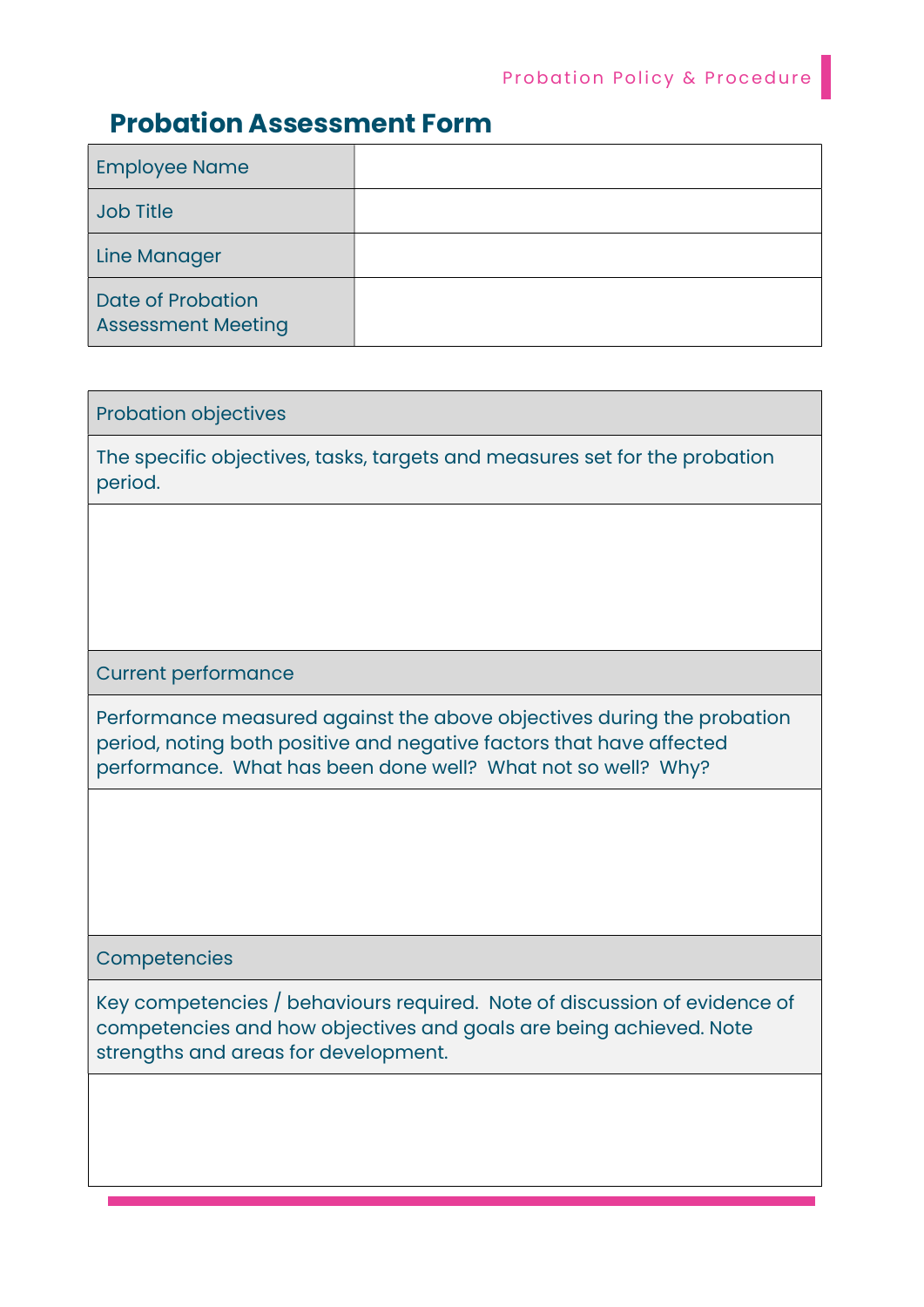Probation completed / requires further time to complete objectives

(please delete as appropriate)

Date of completion (or date or extension):

Objectives for period until next appraisal

Summarise priorities and focus until next appraisal.

Personal development until next appraisal

Any other personal development actions or training needs that have been identified. What support has been agreed?

It is important that a written record of this discussion is kept detailing the content, time and date of each probation assessment held for each employee. Please complete all the above discussions with your employee and both sign the checklist within 14 days of completion.

Remember to notify payroll (**sarah.howell@crcc.org.uk**) on successful completion of probation

| <b>Employee comments</b>    |  |             |  |
|-----------------------------|--|-------------|--|
|                             |  |             |  |
|                             |  |             |  |
|                             |  |             |  |
|                             |  |             |  |
| <b>Employee's Signature</b> |  | <b>Date</b> |  |